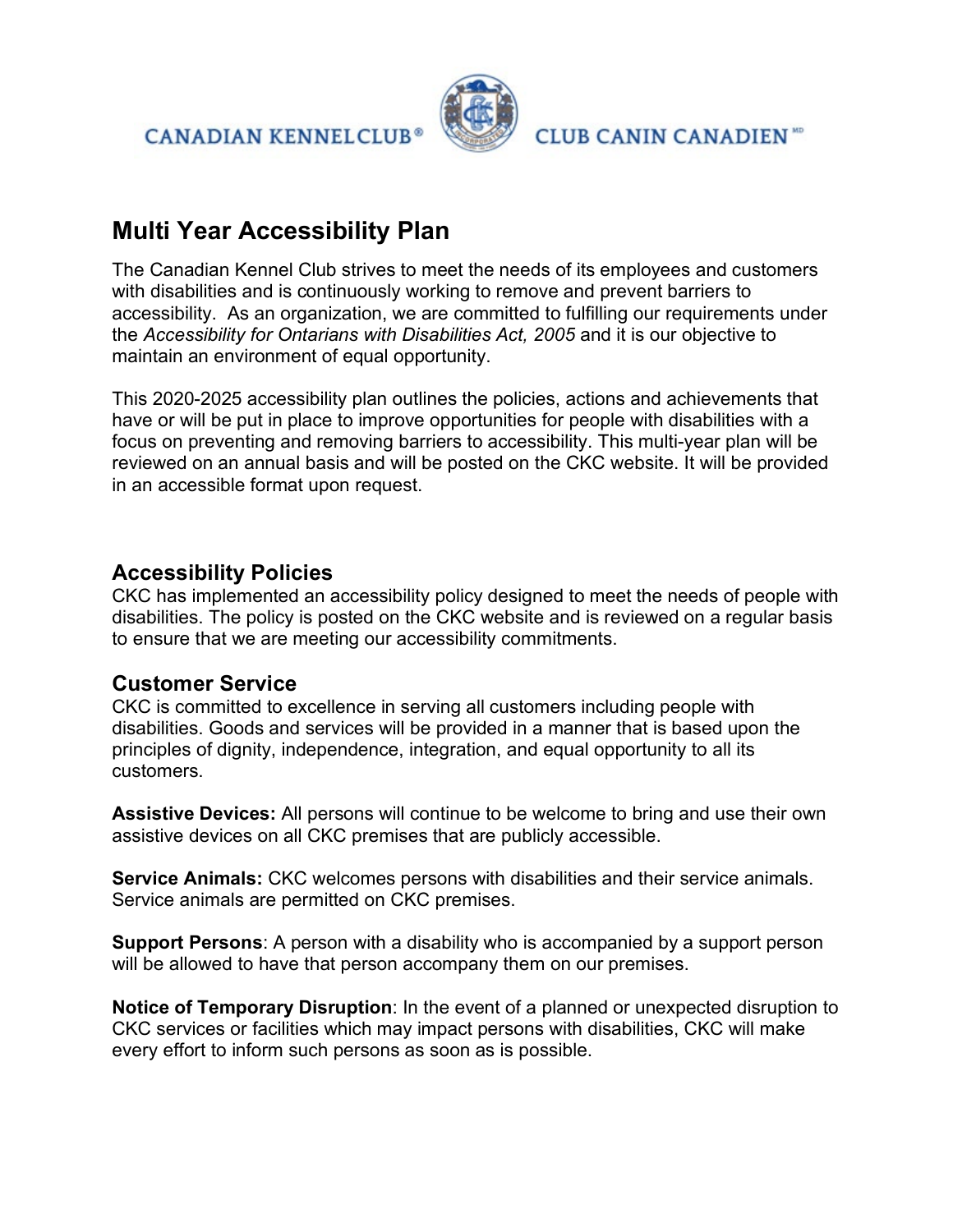## **Training Employees and Volunteers:**

CKC is committed to providing training in the requirements of Ontario's accessibility laws and the Ontario Human Rights Code as it

applies to people with disabilities to all new employees and volunteers as part of their orientation. The training will be provided in accessible formats and will be appropriate for their role and responsibilities. Records of the dates and individuals trained will be maintained.

### **Information and Communication:**

CKC is committed to making our information and communication accessible to persons with disabilities. We will consult with people with disabilities to determine their information and communication needs. Upon request, CKC will provide or will arrange for the provision of accessible formats for persons with disabilities in a timely manner that considers the person's accessibility needs.

#### **Accessible websites and web content:**

CKC's public website and member portal was created a number of years ago when, as a business of 1-49 employees, we endeavoured to meet WCAG Level A compliance with the tools we had available.

We are currently in the process of relaunching our public website and member portal with the help of a usability company. Our website will be created using an industry standard Keno UI toolset. Our aim is to ensure the majority of the websites meet WCAG 2.0 Level AA and where possible Level AAA compliance by January 2023.

### **Employment:**

**Recruitment, Assessment, and Selection:** CKC is committed to fair and accessible employment practices. As part of our recruitment process, all postings will stipulate that accommodations are available upon request for applicants with disabilities. Upon request, CKC will provide or arrange for suitable accommodations that consider the applicant's accessibility needs due to a disability. When making an offer, CKC will notify successful applicants of our policies for accommodating employees with disabilities in the workplace.

**Informing Employees of Support:** CKC will inform our employees of our policies to support employees with disabilities. And will keep employees, volunteers, and other staff up to date on the changes to policies/procedures relating to accommodation.

**Workplace Emergency Response Information:** CKC will provide individualized workplace emergency response information to employees who have a disability, if the disability is such that individual information is necessary and CKC is aware of the need for accommodation due to a disability. Any individual plan will be reviewed if the employee moves to a different work location and when the overall accommodation plan is reviewed.

**Documented Individual Accommodation Plans:** CKC will maintain a written process for the development of documented individual accommodation plans for employees with disabilities where such a plan is needed.